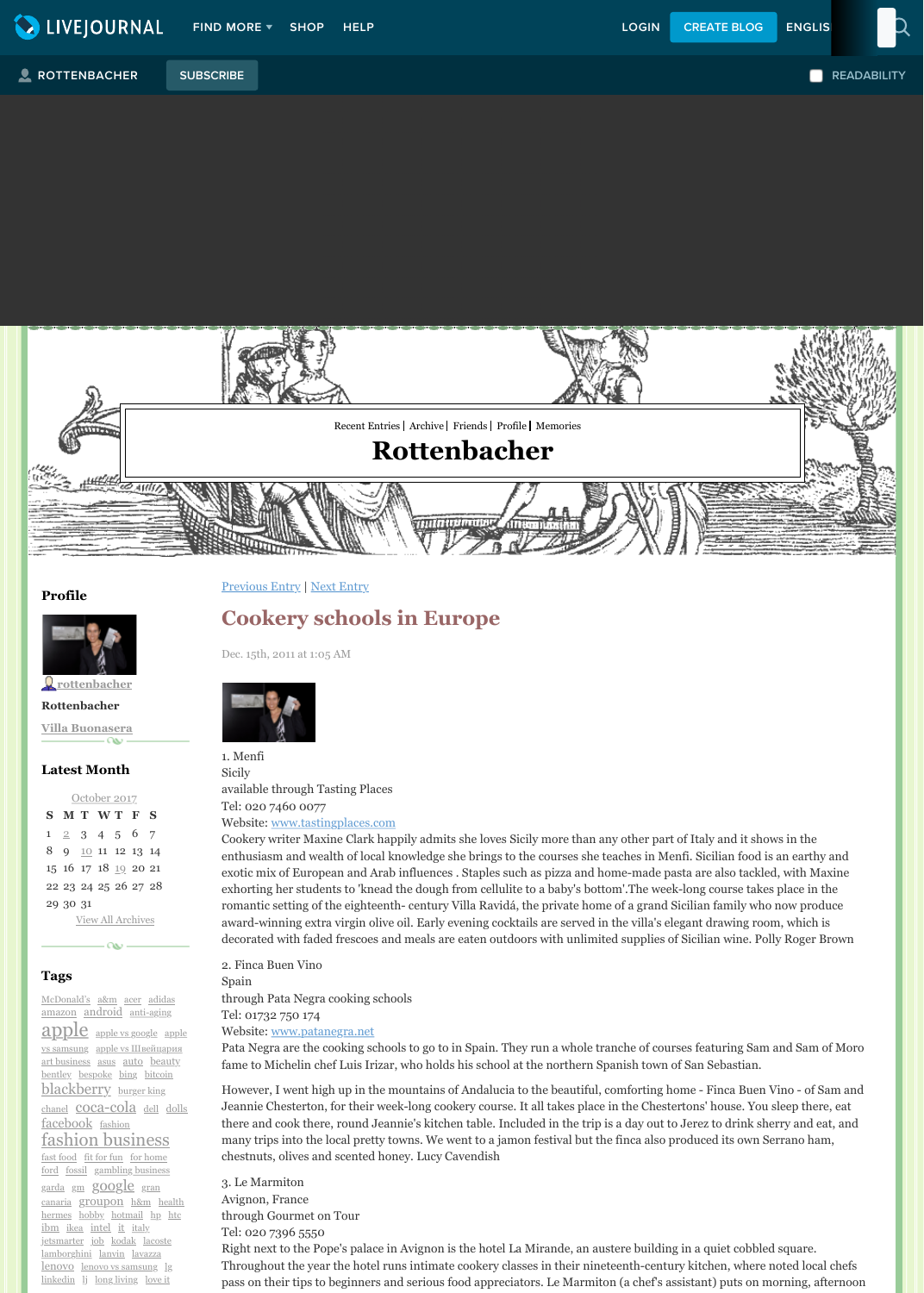and evening classes for a maximum of 12 people. I was booked in to a morning class. The smell of the wood-burning stove filled the kitchen and around a table sat 12 local food fanatics salivating at the thought of being trained by Christian Etienne, a Michelin-starred Avignon chef. I was lucky to be in a class with Christian because, although he spoke no English and my French is less than perfect, his charisma communicated everything. Christian's speciality is tomatoes. He loves them, and our starter, main, and even our pudding included tomatoes (green ones, on a tart). Our task was mainly to watch and appreciate a master at work, but we all helped out (there was a lot of de-seeding to do). The meal was accompanied by fine wine and a chorus of 'Ooh la la' from all the particpants. It was one of the best meals of my life. Chloe Diski

#### 4. Vallicorte

Tuscany, Italy Tel: 020 7680 1377 Email: [tours@vallicorte.com](mailto:tours@vallicorte.com) Website: [www.vallicorte.com](http://www.vallicorte.com/)

This is exactly what you need from a course: a good group of people (the organisers try hard to match age groups, nationalities etc), a charismatic, enthusiastic instructor (the wonderful, dark-haired siren Ursula Ferrigno) and a pair of hosts who should be given their own television show (no one comes as amusing or as informative as John and Berenice Bonnallack). As soon as I got there it was as if I had reached paradise. The sun was shining, the garden was full and plentiful and Ursula could reach parts of you - cooking wise - that you didn't know could be reached. Most students stay in the ancient villa (fully modernised inside) and then gather at the former barn-turned- cookery school for a morning session, then lunch and a siesta, followed by an afternoon session. Ursula, being Ursula, does not stick rigidly to the recipe pack we were given. That is not how she cooks. 'Ooh,' she'll say, 'let's make rosemary and apple cake!' and off you go. I made pasta! I even learnt how to chop properly. But more than that, I learnt how easy it is to love Tuscany and wish to remain in its beautiful sun-dappled hills for the rest of your life armed with a good bottle of oil, some fresh tomatoes and a bottle of Vino Santo. Lucy Cavendish

5. Gualtiero Marchesi's Gourmet Cookery School

L'Albereta, Italy

## Tel: 00 39 030 7760 550

Marchesi is a three-star chef so, if you wish to learn from a master, then this is the right course for you. There is no way that you, I, or anybody - apart from Gordon Ramsay, Raymond Blanc, Marcus Wareing, Marco et al - could ever learn to cook to the standard of Marchesi's three-day course.This man produces food I can barely pronounce, let alone emulate. But that is not the point of the course. It is a lesson in which you look and learn but do not necessarily do it yourself. In the meantime, between watching the maestro and feeling depressed at your own incompetence, you can enjoy the beautiful surroundings of the hotel (a spa is opening soon) and drink copious amounts of their Bellavista 'bubbles'. Gualtiero is the consummate chef and he immerses you in the heart and soul of Italy. Included in the course are two guided tours of local vineyards, three nights, breakfast and lunch and three dinners. Lucy Cavendish

## 6. L'Ecole de Cuisine Bordeaux, France Tel: 00 33 5 56 90 91 92

Email: [contact@ecoledubordeaux.com](mailto:contact@ecoledubordeaux.com)

<u>[luxury](https://rottenbacher.livejournal.com/tag/luxury) [lv](https://rottenbacher.livejournal.com/tag/lv)</u> [marketing](https://rottenbacher.livejournal.com/tag/marketing) [marriott](https://rottenbacher.livejournal.com/tag/marriott) [mastercard](https://rottenbacher.livejournal.com/tag/mastercard) [mcdonald`s](https://rottenbacher.livejournal.com/tag/mcdonald%60s) [mercedes](https://rottenbacher.livejournal.com/tag/mercedes) [microsoft](https://rottenbacher.livejournal.com/tag/microsoft) mobile tel producers [mood](https://rottenbacher.livejournal.com/tag/mood) [motorola](https://rottenbacher.livejournal.com/tag/motorola) [music](https://rottenbacher.livejournal.com/tag/music) [nokia](https://rottenbacher.livejournal.com/tag/nokia) [online service](https://rottenbacher.livejournal.com/tag/online%20service) [oracle](https://rottenbacher.livejournal.com/tag/oracle) [outlook](https://rottenbacher.livejournal.com/tag/outlook) [ozon](https://rottenbacher.livejournal.com/tag/ozon) [paypal](https://rottenbacher.livejournal.com/tag/paypal) [pepsico](https://rottenbacher.livejournal.com/tag/pepsico) [perfumes](https://rottenbacher.livejournal.com/tag/perfumes) [real estate](https://rottenbacher.livejournal.com/tag/real%20estate) [reebok](https://rottenbacher.livejournal.com/tag/reebok) [replica](https://rottenbacher.livejournal.com/tag/replica) [restaurants](https://rottenbacher.livejournal.com/tag/restaurants) [sales](https://rottenbacher.livejournal.com/tag/sales) [samsung](https://rottenbacher.livejournal.com/tag/samsung) [skype](https://rottenbacher.livejournal.com/tag/skype) [sony](https://rottenbacher.livejournal.com/tag/sony) [starbucks](https://rottenbacher.livejournal.com/tag/to%20learn%20music) [the q](https://rottenbacher.livejournal.com/tag/the%20q) [tickets](https://rottenbacher.livejournal.com/tag/tickets) to learn music [toshiba](https://rottenbacher.livejournal.com/tag/toshiba) [travelling](https://rottenbacher.livejournal.com/tag/travelling) [tsinghua unigroup](https://rottenbacher.livejournal.com/tag/tsinghua%20unigroup) [twitter](https://rottenbacher.livejournal.com/tag/twitter) [vertu](https://rottenbacher.livejournal.com/tag/vertu) [visa](https://rottenbacher.livejournal.com/tag/visa) [vk vs facebook](https://rottenbacher.livejournal.com/tag/vk%20vs%20facebook) [windows](https://rottenbacher.livejournal.com/tag/windows) [wine business](https://rottenbacher.livejournal.com/tag/wine%20business) [wwf](https://rottenbacher.livejournal.com/tag/wwf) [youtube](https://rottenbacher.livejournal.com/tag/youtube) [ВАЖНОЕ](https://rottenbacher.livejournal.com/tag/%D0%92%D0%90%D0%96%D0%9D%D0%9E%D0%95) [ВКонтакте](https://rottenbacher.livejournal.com/tag/%D0%92%D0%9A%D0%BE%D0%BD%D1%82%D0%B0%D0%BA%D1%82%D0%B5) ВКонтакте [vs Faceboo](https://rottenbacher.livejournal.com/tag/%D0%92%D0%9A%D0%BE%D0%BD%D1%82%D0%B0%D0%BA%D1%82%D0%B5%20vs%20Facebook)[k](https://rottenbacher.livejournal.com/tag/%D0%98%D0%B3%D0%BE%D1%80%D0%BD%D1%8B%D0%B9%20%D0%B1%D0%B8%D0%B7%D0%BD%D0%B5%D1%81) Игорный бизнес [Крым](https://rottenbacher.livejournal.com/tag/%D0%9A%D1%80%D1%8B%D0%BC) [Родина](https://rottenbacher.livejournal.com/tag/%D0%A0%D0%BE%D0%B4%D0%B8%D0%BD%D0%B0) [Россияне](https://rottenbacher.livejournal.com/tag/%D0%A0%D0%BE%D1%81%D1%81%D0%B8%D1%8F%D0%BD%D0%B5) США козлы-[вонючки](https://rottenbacher.livejournal.com/tag/%D0%A1%D0%A8%D0%90%20%D0%BA%D0%BE%D0%B7%D0%BB%D1%8B-%D0%B2%D0%BE%D0%BD%D1%8E%D1%87%D0%BA%D0%B8) [Формула](https://rottenbacher.livejournal.com/tag/%D0%A4%D0%BE%D1%80%D0%BC%D1%83%D0%BB%D0%B0-1)-1 а мне [нравится](https://rottenbacher.livejournal.com/tag/%D0%B0%20%D0%BC%D0%BD%D0%B5%20%D0%BD%D1%80%D0%B0%D0%B2%D0%B8%D1%82%D1%81%D1%8F%20%3A%29) :) [австралийцы](https://rottenbacher.livejournal.com/tag/%D0%B0%D0%B2%D1%81%D1%82%D1%80%D0%B0%D0%BB%D0%B8%D0%B9%D1%86%D1%8B%20%D0%BC%D0%BE%D0%BB%D0%BE%D0%B4%D1%86%D1%8B) молодцы [альтернатива](https://rottenbacher.livejournal.com/tag/%D0%B0%D0%BB%D1%8C%D1%82%D0%B5%D1%80%D0%BD%D0%B0%D1%82%D0%B8%D0%B2%D0%B0%20%D0%B1%D0%B0%D0%BD%D0%BA%D0%BE%D0%B2%D1%81%D0%BA%D0%BE%D0%B9%20%D1%81%D0%B8%D1%81%D1%82%D0%B5%D0%BC%D0%B5) банковской системе [антиреклама](https://rottenbacher.livejournal.com/tag/%D0%B0%D0%BD%D1%82%D0%B8%D1%80%D0%B5%D0%BA%D0%BB%D0%B0%D0%BC%D0%B0) [бережем](https://rottenbacher.livejournal.com/tag/%D0%B1%D0%B5%D1%80%D0%B5%D0%B6%D0%B5%D0%BC%20%D1%81%D0%B5%D0%B1%D1%8F) себя

> L'Ecole de Cuisine is run from the bowels of one of France's most historic and celebrated restaurants, Le Chapon Fin. Owned by the Cazes family - proprietors of the Lynch-Bages wine estate - the cookery side is designed and overseen by Michelin two-star chef, Thierry Marx. Run in English and French, it is open to amateurs and professionals alike. A sommelier is on hand to demonstrate wine and food harmony, and the course concentrates on typical south-western cooking, with a bias towards Marx's terre et estuaire (land and estuary) cuisine. It takes place at Le Chapon Fin from Tuesday to Saturday. Lunch or dinner are included. Mark Porter

[смартфон](https://rottenbacher.livejournal.com/tag/%D1%81%D0%BC%D0%B0%D1%80%D1%82%D1%84%D0%BE%D0%BD) так тебе <sup>и</sup> [надо](https://rottenbacher.livejournal.com/tag/%D1%82%D0%B0%D0%BA%20%D1%82%D0%B5%D0%B1%D0%B5%20%D0%B8%20%D0%BD%D0%B0%D0%B4%D0%BE) [таки](https://rottenbacher.livejournal.com/tag/%D1%82%D0%B0%D0%BA%D0%B8%20%D0%B4%D0%B0) да [телефоны](https://rottenbacher.livejournal.com/tag/%D1%82%D0%B5%D0%BB%D0%B5%D1%84%D0%BE%D0%BD%D1%8B) то что мне интересно [ультрабуки](https://rottenbacher.livejournal.com/tag/%D1%82%D0%BE%20%D1%87%D1%82%D0%BE%20%D0%BC%D0%BD%D0%B5%20%D0%B8%D0%BD%D1%82%D0%B5%D1%80%D0%B5%D1%81%D0%BD%D0%BE) [финансы](https://rottenbacher.livejournal.com/tag/%D1%84%D0%B8%D0%BD%D0%B0%D0%BD%D1%81%D1%8B) [фото](https://rottenbacher.livejournal.com/tag/%D1%84%D0%BE%D1%82%D0%BE) [фотошоп](https://rottenbacher.livejournal.com/tag/%D1%84%D0%BE%D1%82%D0%BE%D1%88%D0%BE%D0%BF) хорошее от [всемирных](https://rottenbacher.livejournal.com/tag/%D1%85%D0%BE%D1%80%D0%BE%D1%88%D0%B5%D0%B5%20%D0%BE%D1%82%20%D0%B2%D1%81%D0%B5%D0%BC%D0%B8%D1%80%D0%BD%D1%8B%D1%85%20%D0%B1%D1%80%D0%B5%D0%BD%D0%B4%D0%BE%D0%B2) брендов [чай](https://rottenbacher.livejournal.com/tag/%D1%87%D0%B0%D0%B9) что и где [едим](https://rottenbacher.livejournal.com/tag/%D1%87%D1%82%D0%BE%20%D0%B8%20%D0%B3%D0%B4%D0%B5%20%D0%B5%D0%B4%D0%B8%D0%BC) [эко](https://rottenbacher.livejournal.com/tag/%D1%8D%D0%BA%D0%BE) это

7. Cooking with Stavros Symi, Greece available through Laskarina Tel: 01629 822203

### Website: [www.laskarina.co.uk](http://www.laskarina.co.uk/)

Stavros Gogios is chef and owner of Mythos, the best restaurant on the small Greek island of Symi which specialises in traditional medézhes (essentially a Greek version of tapas) with a modern twist. Persuaded to share his recipes by holiday company Laskarina, Stavros now runs week-long cooking demonstrations in his restaurant kitchen.

On the first morning of my week Stavros took us for a walk through the picturesque harbour town of Symi, introducing us to his father-in-law Yannis, who sells dried herbs gathered from the local hills, and then showing us the greengrocer, baker and butcher where he buys his fresh produce. He taught us how to make stifádho (beef stew with tomatoes and onions), spanokópitta (spinach and cheese pie) and baklava (a layered filo pie with honey and nuts) as well as the other, more experimental dishes he's become known for - feta mousse, squid in basil sauce and courgette parcels stuffed with mushrooms. 'I think that cooking is a bit of fantasy - a way of expressing yourself,' said Stavros as he filled everyone's glasses up again. Polly Roger Brown

8. Casa Ombuto

Tuscany, Italy

Tel: 0039 34873 63864

[www.italiancookerycourse.com](http://www.italiancookerycourse.com/)

High in the hills of the Casentino valley, 50km south of Florence is Casa Ombuto - an amazing house with a swimming pool and views to die for. Michele, interpreter and frontman, and his wife Carla, one of the most respected chefs in Tuscany run the inspiring seven- day cookery course, held in the cave-like cantina of the villa.

I tried everything from basic pasta-making to a delicous wild boar in tomato and herb dish. I had a day's excursion which ended in the most stunning restaurant for dinner, and a day free to view the surrounding wildlife or visit Florence. The other five days are for cooking, which starts at 3pm.This course suits those who are keen to learn with little experience to those established cooks looking to broaden their tastes and techniques. Wendy Geoghegan

9. Promenades Gourmandes with Paule Caillet Paris, France available through Gourmet on Tour

[бизнес](https://rottenbacher.livejournal.com/tag/%D0%B1%D0%B8%D0%B7%D0%BD%D0%B5%D1%81) [брендинг](https://rottenbacher.livejournal.com/tag/%D0%B1%D1%80%D0%B5%D0%BD%D0%B4%D0%B8%D0%BD%D0%B3) [важное](https://rottenbacher.livejournal.com/tag/%D0%B2%D0%B0%D0%B6%D0%BD%D0%BE%D0%B5) [война](https://rottenbacher.livejournal.com/tag/%D0%B2%D0%BE%D0%B9%D0%BD%D0%B0%20%D0%BE%D0%BD%D0%B0%20%D1%82%D0%B0%D0%BA%D0%B0%D1%8F%20%D0%B2%D0%BE%D0%B9%D0%BD%D0%B0....) она такая война.... всяко-[разно](https://rottenbacher.livejournal.com/tag/%D0%B2%D1%81%D1%8F%D0%BA%D0%BE-%D1%80%D0%B0%D0%B7%D0%BD%D0%BE) вторая жизнь

вещей ВЫПЬЕМ где

выпить [готовим](https://rottenbacher.livejournal.com/tag/%D0%B3%D0%BE%D1%82%D0%BE%D0%B2%D0%B8%D0%BC%20%D0%B4%D0%BE%D0%BC%D0%B0) дома [еда](https://rottenbacher.livejournal.com/tag/%D0%B5%D0%B4%D0%B0) [живу](https://rottenbacher.livejournal.com/tag/%D0%B6%D0%B8%D0%B2%D1%83) заметки по [психологии](https://rottenbacher.livejournal.com/tag/%D0%B7%D0%B0%D0%BC%D0%B5%D1%82%D0%BA%D0%B8%20%D0%BF%D0%BE%20%D0%BF%D1%81%D0%B8%D1%85%D0%BE%D0%BB%D0%BE%D0%B3%D0%B8%D0%B8) [здоровье](https://rottenbacher.livejournal.com/tag/%D0%B7%D0%B4%D0%BE%D1%80%D0%BE%D0%B2%D1%8C%D0%B5) [интерьерные](https://rottenbacher.livejournal.com/tag/%D0%B8%D0%BD%D1%82%D0%B5%D1%80%D1%8C%D0%B5%D1%80%D0%BD%D1%8B%D0%B5%20%D0%B2%D0%B5%D1%89%D0%B8) вещи итальяшки молодцы [йога](https://rottenbacher.livejournal.com/tag/%D0%B9%D0%BE%D0%B3%D0%B0) какие акции [покупать](https://rottenbacher.livejournal.com/tag/%D0%BA%D0%B0%D0%BA%D0%B8%D0%B5%20%D0%B0%D0%BA%D1%86%D0%B8%D0%B8%20%D0%BF%D0%BE%D0%BA%D1%83%D0%BF%D0%B0%D1%82%D1%8C) китайцы [молодцы](https://rottenbacher.livejournal.com/tag/%D0%BA%D0%B8%D1%82%D0%B0%D0%B9%D1%86%D1%8B%20%D0%BC%D0%BE%D0%BB%D0%BE%D0%B4%D1%86%D1%8B) [книги](https://rottenbacher.livejournal.com/tag/%D0%BA%D0%BD%D0%B8%D0%B3%D0%B8) корейцы [молодцы](https://rottenbacher.livejournal.com/tag/%D0%BA%D0%BE%D1%80%D0%B5%D0%B9%D1%86%D1%8B%20%D0%BC%D0%BE%D0%BB%D0%BE%D0%B4%D1%86%D1%8B) [кофе](https://rottenbacher.livejournal.com/tag/%D0%BA%D0%BE%D1%84%D0%B5) [кофейни](https://rottenbacher.livejournal.com/tag/%D0%BA%D0%BE%D1%84%D0%B5%D0%B9%D0%BD%D0%B8) [кулинарные](https://rottenbacher.livejournal.com/tag/%D0%BA%D1%83%D0%BB%D0%B8%D0%BD%D0%B0%D1%80%D0%BD%D1%8B%D0%B5%20%D1%88%D0%BA%D0%BE%D0%BB%D1%8B) школы [купить](https://rottenbacher.livejournal.com/tag/%D0%BA%D1%83%D0%BF%D0%B8%D1%82%D1%8C%20%D0%B8%D0%BB%D0%B8%20%D0%BA%D0%B0%D0%BA%3F) или как? [лирика](https://rottenbacher.livejournal.com/tag/%D0%BB%D0%B8%D1%80%D0%B8%D0%BA%D0%B0) люблю [Австрию](https://rottenbacher.livejournal.com/tag/%D0%BB%D1%8E%D0%B1%D0%BB%D1%8E%20%D0%90%D0%B2%D1%81%D1%82%D1%80%D0%B8%D1%8E) [люблю](https://rottenbacher.livejournal.com/tag/%D0%BB%D1%8E%D0%B1%D0%BB%D1%8E%20%D0%B8%D1%85) их [маркетинг](https://rottenbacher.livejournal.com/tag/%D0%BC%D0%B0%D1%80%D0%BA%D0%B5%D1%82%D0%B8%D0%BD%D0%B3) [мексиканцы](https://rottenbacher.livejournal.com/tag/%D0%BC%D0%B5%D0%BA%D1%81%D0%B8%D0%BA%D0%B0%D0%BD%D1%86%D1%8B%20%D0%BC%D0%BE%D0%BB%D0%BE%D0%B4%D1%86%D1%8B) молодцы [менеджмент](https://rottenbacher.livejournal.com/tag/%D0%BC%D0%BE%D0%B8%20%D0%BB%D1%8E%D0%B1%D0%B8%D0%BC%D1%8B%D0%B5%20%D0%BA%D0%BE%D0%BD%D1%84%D0%B5%D1%82%D1%8B) [мнение](https://rottenbacher.livejournal.com/tag/%D0%BC%D0%BD%D0%B5%D0%BD%D0%B8%D0%B5) мои [любимые](https://rottenbacher.livejournal.com/tag/%D0%BC%D0%BE%D0%B8%20%D0%BB%D1%8E%D0%B1%D0%B8%D0%BC%D1%8B%D0%B5%20%D0%BE%D1%82%D0%B5%D0%BB%D0%B8) конфеты мои любимые отели [москвичи](https://rottenbacher.livejournal.com/tag/%D0%BC%D0%BE%D1%81%D0%BA%D0%B2%D0%B8%D1%87%D0%B8) [музыка](https://rottenbacher.livejournal.com/tag/%D0%BC%D1%83%D0%B7%D1%8B%D0%BA%D0%B0) [мысли](https://rottenbacher.livejournal.com/tag/%D0%BC%D1%8B%D1%81%D0%BB%D0%B8%20%D0%B2%D1%81%D0%BB%D1%83%D1%85) вслух [нужное](https://rottenbacher.livejournal.com/tag/%D0%BD%D1%83%D0%B6%D0%BD%D0%BE%D0%B5) [облажались](https://rottenbacher.livejournal.com/tag/%D0%BE%D0%B1%D0%BB%D0%B0%D0%B6%D0%B0%D0%BB%D0%B8%D1%81%D1%8C....).... [планшеты](https://rottenbacher.livejournal.com/tag/%D0%BF%D0%BB%D0%B0%D0%BD%D1%88%D0%B5%D1%82%D1%8B) поддержим [отечественное](https://rottenbacher.livejournal.com/tag/%D0%BF%D0%BE%D0%B4%D0%B4%D0%B5%D1%80%D0%B6%D0%B8%D0%BC%20%D0%BE%D1%82%D0%B5%D1%87%D0%B5%D1%81%D1%82%D0%B2%D0%B5%D0%BD%D0%BD%D0%BE%D0%B5) [поедим](https://rottenbacher.livejournal.com/tag/%D0%BF%D0%BE%D0%B5%D0%B4%D0%B8%D0%BC) [политика](https://rottenbacher.livejournal.com/tag/%D0%BF%D0%BE%D0%BB%D0%B8%D1%82%D0%B8%D0%BA%D0%B0) [понравилось](https://rottenbacher.livejournal.com/tag/%D0%BF%D0%BE%D0%BD%D1%80%D0%B0%D0%B2%D0%B8%D0%BB%D0%BE%D1%81%D1%8C) [португальцы](https://rottenbacher.livejournal.com/tag/%D0%BF%D0%BE%D1%80%D1%82%D1%83%D0%B3%D0%B0%D0%BB%D1%8C%D1%86%D1%8B%20%D0%BC%D0%BE%D0%BB%D0%BE%D0%B4%D1%86%D1%8B) молодцы правда какая есть))) [психология](https://rottenbacher.livejournal.com/tag/%D0%BF%D1%81%D0%B8%D1%85%D0%BE%D0%BB%D0%BE%D0%B3%D0%B8%D1%8F) [работаем](https://rottenbacher.livejournal.com/tag/%D1%80%D0%B0%D0%B1%D0%BE%D1%82%D0%B0%D0%B5%D0%BC%20%D0%BD%D0%B0%D0%B4%20%D1%81%D0%BE%D0%B1%D0%BE%D0%B9) над собой [рассмешило](https://rottenbacher.livejournal.com/tag/%D1%80%D0%B0%D1%81%D1%81%D0%BC%D0%B5%D1%88%D0%B8%D0%BB%D0%BE)

## [реклама](https://rottenbacher.livejournal.com/tag/%D1%80%D0%B5%D0%BA%D0%BB%D0%B0%D0%BC%D0%B0) [ремонт](https://rottenbacher.livejournal.com/tag/%D1%80%D0%B5%D0%BC%D0%BE%D0%BD%D1%82)

[рестораны](https://rottenbacher.livejournal.com/tag/%D1%80%D0%B5%D1%81%D1%82%D0%BE%D1%80%D0%B0%D0%BD%D1%8B) рідна ненька [Україна](https://rottenbacher.livejournal.com/tag/%D1%80%D1%96%D0%B4%D0%BD%D0%B0%20%D0%BD%D0%B5%D0%BD%D1%8C%D0%BA%D0%B0%20%D0%A3%D0%BA%D1%80%D0%B0%D1%97%D0%BD%D0%B0) свезло так [свезло](https://rottenbacher.livejournal.com/tag/%D1%81%D0%B2%D0%B5%D0%B7%D0%BB%D0%BE%20%D1%82%D0%B0%D0%BA%20%D1%81%D0%B2%D0%B5%D0%B7%D0%BB%D0%BE) [сингапурцы](https://rottenbacher.livejournal.com/tag/%D1%81%D0%B8%D0%BD%D0%B3%D0%B0%D0%BF%D1%83%D1%80%D1%86%D1%8B%20%D0%BC%D0%BE%D0%BB%D0%BE%D0%B4%D1%86%D1%8B) молодцы скоро весна - шевелим задницей

[интересно](https://rottenbacher.livejournal.com/tag/%D1%8D%D1%82%D0%BE%20%D0%B8%D0%BD%D1%82%D0%B5%D1%80%D0%B5%D1%81%D0%BD%D0%BE) [View my Tags page](https://rottenbacher.livejournal.com/tag/)

രയ

#### **Page Summary**



Powered by [LiveJournal.com](https://www.livejournal.com/)

 $\infty$ 

രം